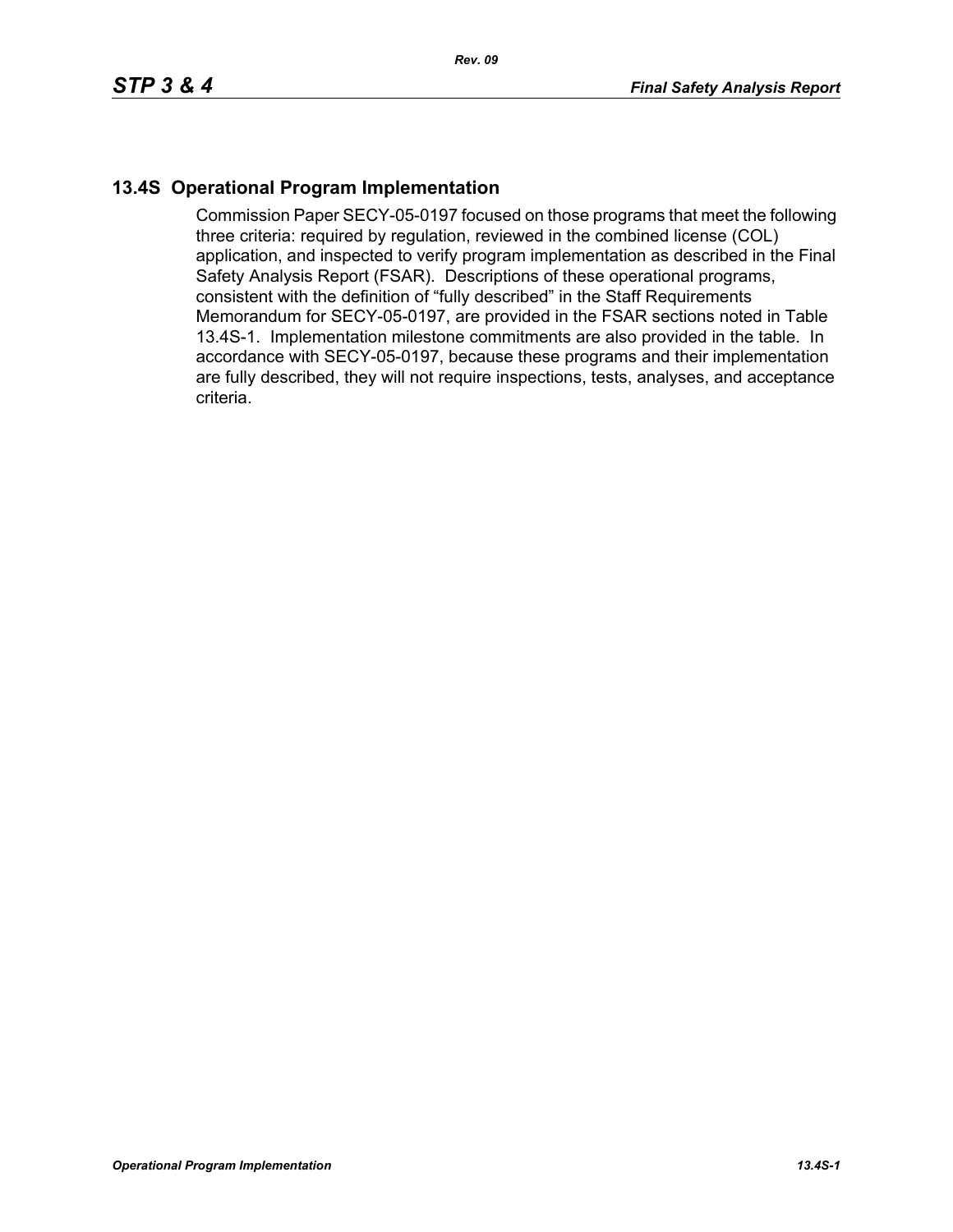|                |                                                        | <b>Program Source</b><br>(Required By)                                                    | <b>FSAR</b>             | Implementation                               |                                                                        |
|----------------|--------------------------------------------------------|-------------------------------------------------------------------------------------------|-------------------------|----------------------------------------------|------------------------------------------------------------------------|
| <b>Item</b>    | <b>Program Title</b>                                   |                                                                                           | (SRP)<br><b>Section</b> | Milestone*                                   | Requirement                                                            |
| $\mathbf{1}$   | Inservice Inspection<br>Program                        | 10 CFR 50.55a(g)                                                                          | 5.2.4<br>6.6            | Commercial operation                         | 10 CFR 50.55a(g)<br>ASME Section XI IWA-2430(b)                        |
| $\overline{2}$ | <b>Inservice Testing Program</b>                       | 10 CFR 50.55a(f)<br>10 CFR 50, App A                                                      | 3.9.6<br>5.2.4          | After generator on line on nuclear<br>heat   | 10 CFR 50.55a(f)<br><b>ASME OM Code</b>                                |
| 3              | <b>Environmental Qualification</b><br>Program          | 10 CFR 50.49(a)                                                                           | 3.11                    | Fuel Load                                    | License Condition                                                      |
| $\overline{4}$ | Preservice Inspection<br>Program                       | 10 CFR 50.55a(g)                                                                          | 5.2.4<br>6.6            | Completion prior to initial plant<br>startup | 10 CFR 50.55a(g)<br>ASME Section XI IWB-2200(a)                        |
| 5              | <b>Reactor Vessel Material</b><br>Surveillance Program | 10 CFR 50.60<br>10 CFR 50, App H                                                          | 5.3.1                   | Fuel Load                                    | <b>License Condition</b>                                               |
| 6              | Preservice Testing Program   10 CFR 50.55a(f)          |                                                                                           | 3.9.6                   | <b>Fuel Load</b>                             | <b>License Condition</b>                                               |
| $\overline{7}$ | Containment Leakage Rate<br><b>Testing Program</b>     | 10 CFR 50.54(o)<br>10 CFR 50, App A<br>(GDC 32)<br>10 CFR 50, App J<br>10 CFR 52.47(a)(1) | 6.2.6                   | Fuel load                                    | 10 CFR 50, App J<br>Option A - Section III<br>Option B - Section III.A |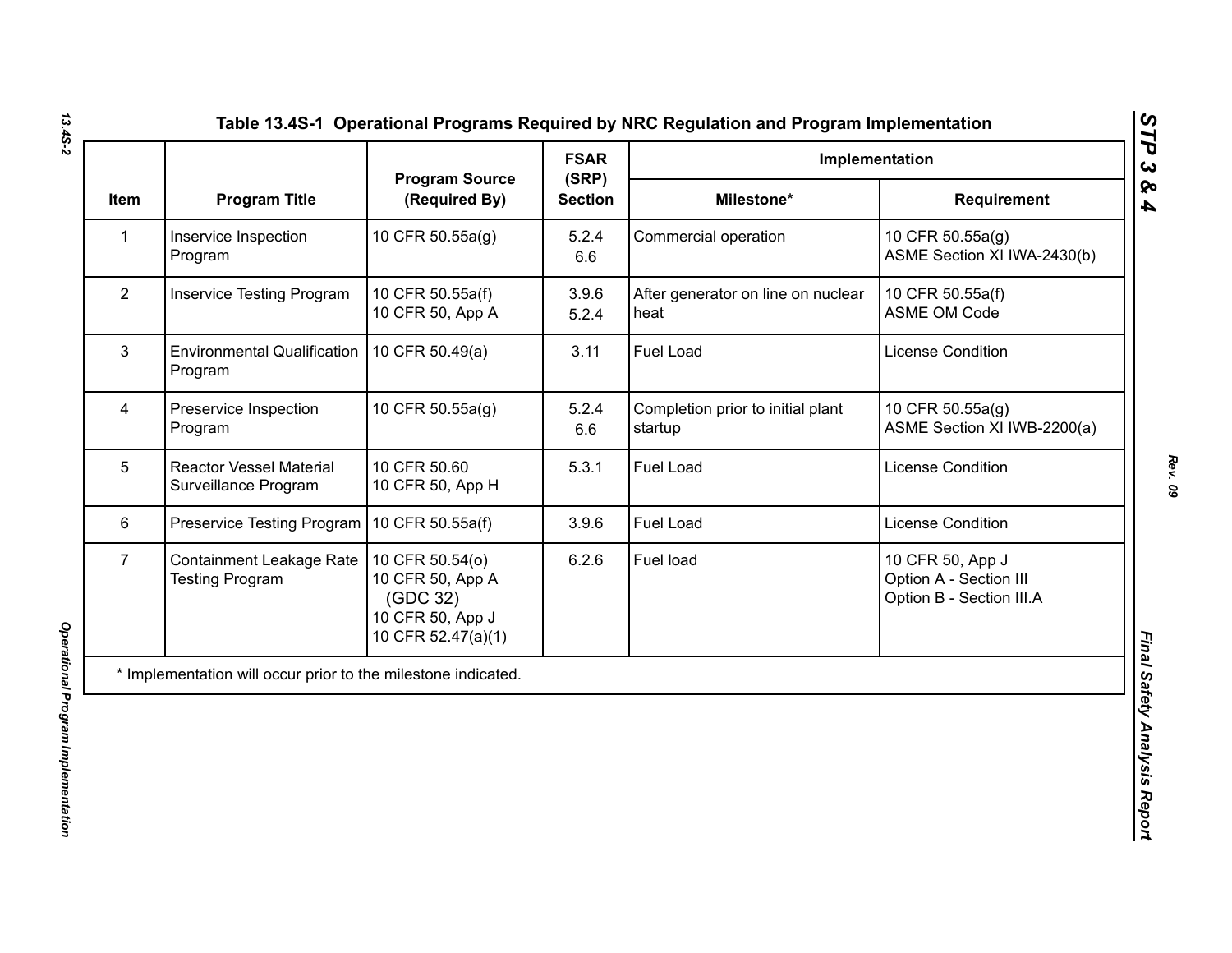|      |                                                                                                                                             |                                                                                                         | <b>FSAR</b>             | Implementation                                                                     |                          |  |
|------|---------------------------------------------------------------------------------------------------------------------------------------------|---------------------------------------------------------------------------------------------------------|-------------------------|------------------------------------------------------------------------------------|--------------------------|--|
| Item | <b>Program Title</b>                                                                                                                        | <b>Program Source</b><br>(Required By)                                                                  | (SRP)<br><b>Section</b> | Milestone*                                                                         | Requirement              |  |
| 8    | Fire Protection Program                                                                                                                     | 10 CFR 50.48                                                                                            | 9.5.1                   | Receipt of fuel onsite (as pertains<br>to fire protection for new fuel<br>storage) | <b>License Condition</b> |  |
|      |                                                                                                                                             |                                                                                                         |                         | Fuel load (complete program)                                                       |                          |  |
| 9    | <b>Process and Effluent</b><br>Monitoring and Sampling<br>Program                                                                           |                                                                                                         |                         |                                                                                    |                          |  |
|      | <b>Radiological Effluent</b><br><b>Technical Specifications/</b><br><b>Standard Radiological</b><br><b>Effluent Controls</b><br>(RETS/SREC) | 10 CFR 20.1301<br>10 CFR 20.1302<br>10 CFR 50.34a<br>10 CFR 50.36a<br>10 CFR 50, App I,<br>Sect II & IV | 11.5                    | <b>Fuel Load</b>                                                                   | <b>License Condition</b> |  |
|      | <b>Offsite Dose Calculation</b><br>Manual (ODCM)                                                                                            | Same as above                                                                                           | 11.5                    | Fuel Load                                                                          | <b>License Condition</b> |  |
|      | Radiological Environmental<br>Monitoring Program<br>(REMP)                                                                                  | Same as above                                                                                           | 11.5                    | <b>Fuel Load</b>                                                                   | <b>License Condition</b> |  |
|      | Process Control Program<br>(PCP)                                                                                                            | Same as above                                                                                           | 11.4                    | <b>Fuel Load</b>                                                                   | <b>License Condition</b> |  |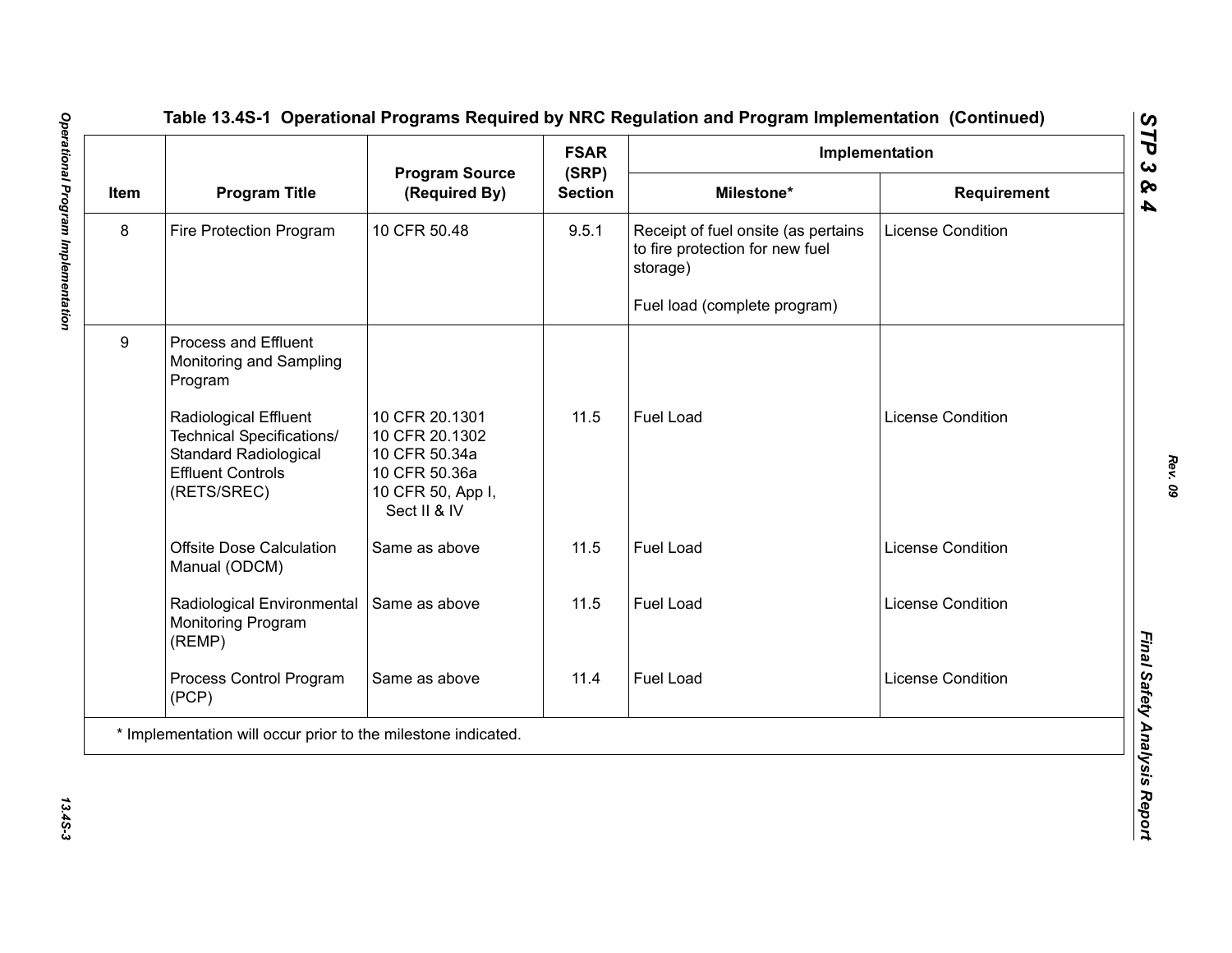|      |                                                     | <b>Program Source</b><br>(Required By)                                       | <b>FSAR</b>             | Implementation                                                                                                                                                                                                                                                                                                     |                          |
|------|-----------------------------------------------------|------------------------------------------------------------------------------|-------------------------|--------------------------------------------------------------------------------------------------------------------------------------------------------------------------------------------------------------------------------------------------------------------------------------------------------------------|--------------------------|
| Item | <b>Program Title</b>                                |                                                                              | (SRP)<br><b>Section</b> | Milestone*                                                                                                                                                                                                                                                                                                         | Requirement              |
| 10   | <b>Radiation Protection</b><br>Program              | 10 CFR 20.1101                                                               | 12.5S                   | The applicable portions of the<br>Radiation Protection Program will<br>be implemented by the following<br>milestones:<br>Initial receipt of byproduct,<br>source or special nuclear<br>materials (excluding exempt<br>quantities)<br>Receipt of fuel onsite<br>Fuel load<br>First shipment of radioactive<br>waste | <b>License Condition</b> |
| 11   | Non-Licensed Plant Staff<br><b>Training Program</b> | 10 CFR 50.120<br>10 CFR 52.78                                                | 13.2.2                  | 18 months prior to scheduled fuel<br>load                                                                                                                                                                                                                                                                          | 10 CFR 50.120(b)         |
| 12   | <b>Reactor Operator Training</b><br>Program         | 10 CFR 55.13<br>10 CFR 55.31<br>10 CFR 55.41<br>10 CFR 55.43<br>10 CFR 55.45 | 13.2.1                  | 18 months prior to scheduled date<br>of fuel load                                                                                                                                                                                                                                                                  | <b>License Condition</b> |
| 13   | Reactor Operator<br>Requalification Program         | 10 CFR 50.34(b)<br>10 CFR 50.54(i)<br>10 CFR 55.59                           | 13.2.1                  | Within 3 months after issuance of<br>an operating license or the date the<br>Commission makes the finding<br>under 10 CFR 52.103(g)                                                                                                                                                                                | 10 CFR 50.54(i-1)        |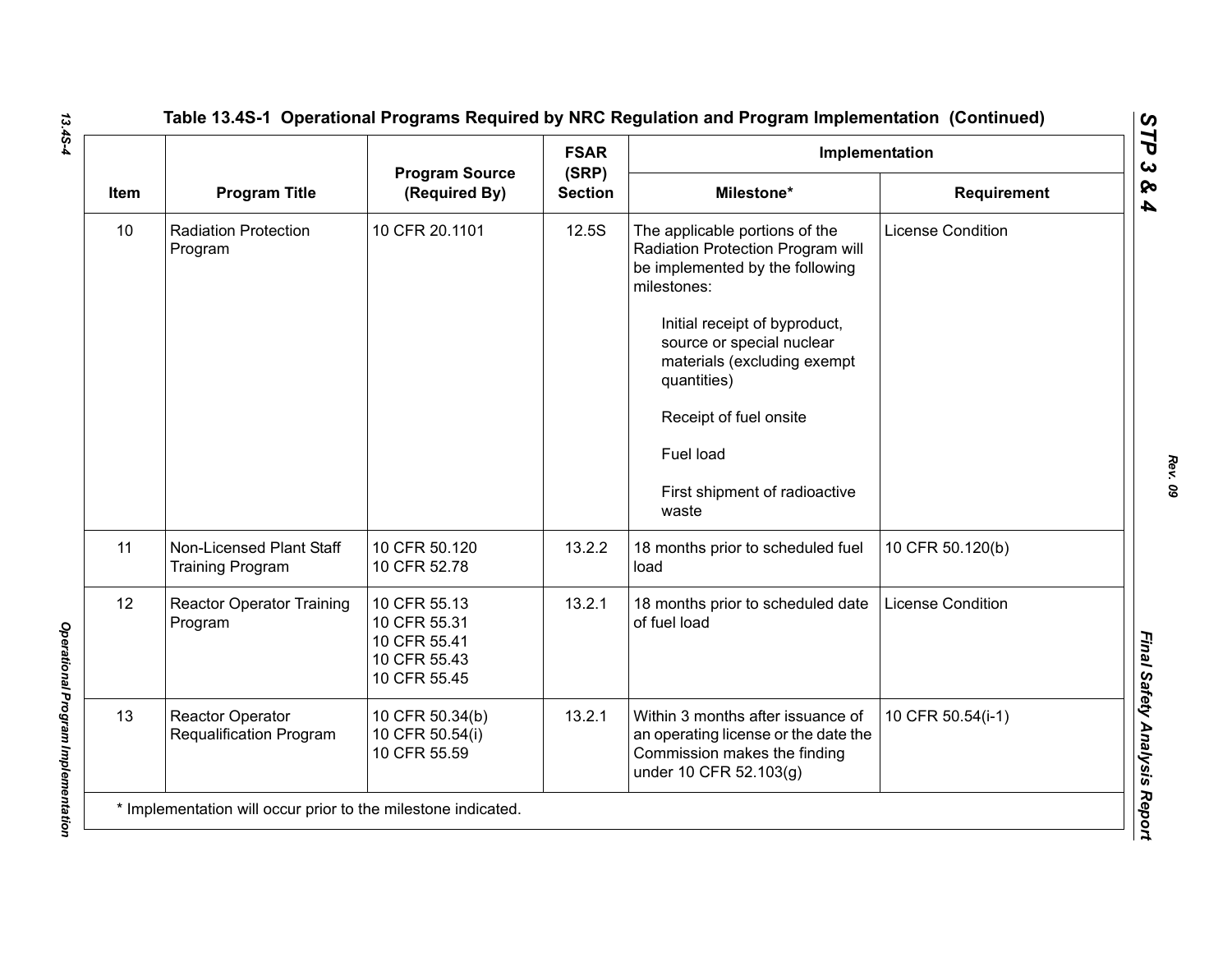| Item | <b>Program Title</b>                                          |                                        | <b>FSAR</b>                                                                                                                                         | Implementation                                                                                                                                                       |                              |
|------|---------------------------------------------------------------|----------------------------------------|-----------------------------------------------------------------------------------------------------------------------------------------------------|----------------------------------------------------------------------------------------------------------------------------------------------------------------------|------------------------------|
|      |                                                               | <b>Program Source</b><br>(Required By) | (SRP)<br><b>Section</b>                                                                                                                             | Milestone*                                                                                                                                                           | Requirement                  |
| 14   | <b>Emergency Planning</b>                                     | 10 CFR 50.47<br>10 CFR 50, App E       | 13.3                                                                                                                                                | Full participation exercise<br>conducted within 2 years of<br>scheduled date for initial fuel load                                                                   | 10 CFR 50, App E.IV.F.2a(ii) |
|      |                                                               |                                        |                                                                                                                                                     | Onsite exercise conducted within 1<br>year before the scheduled date for<br>initial fuel load                                                                        | 10 CFR 50, App E.IV.F.2a(ii) |
|      |                                                               |                                        |                                                                                                                                                     | Review the Emergency Plan for<br>STP 1 & 2 and the Emergency<br>Plan for STP 3 & 4 to identify and<br>reconcile any differences within                               |                              |
|      |                                                               |                                        | 270 days prior to the scheduled<br>initial fuel load of STP 3. Combine<br>the plans into a single Station<br><b>Emergency Plan and submit it to</b> |                                                                                                                                                                      |                              |
|      |                                                               |                                        |                                                                                                                                                     | the NRC as required by 10 CFR<br>50.54g no later than 180 days prior<br>to initial fuel load of STP Unit 3.                                                          |                              |
|      |                                                               |                                        |                                                                                                                                                     | Applicant's detailed implementing<br>procedures for its emergency plan<br>submitted no less than within 180<br>days prior to scheduled date for<br>initial fuel load | 10 CFR 50, App E.V           |
|      | * Implementation will occur prior to the milestone indicated. |                                        |                                                                                                                                                     |                                                                                                                                                                      |                              |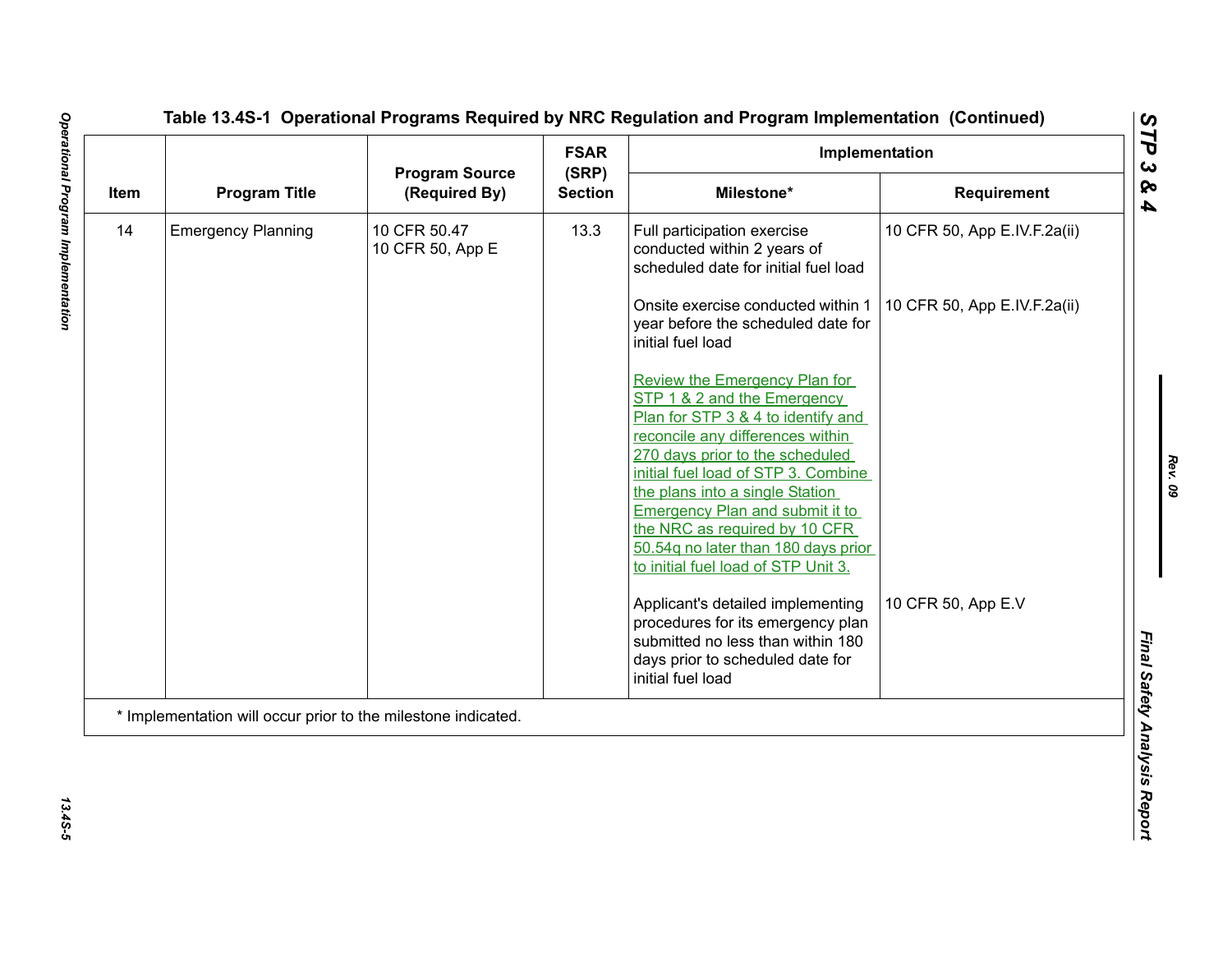| Item | <b>Program Title</b>                                          | <b>Program Source</b><br>(Required By)                                    | <b>FSAR</b>             | Implementation                                           |                          |
|------|---------------------------------------------------------------|---------------------------------------------------------------------------|-------------------------|----------------------------------------------------------|--------------------------|
|      |                                                               |                                                                           | (SRP)<br><b>Section</b> | Milestone*                                               | <b>Requirement</b>       |
| 15   | <b>Security Program</b>                                       | 10 CFR 50.34(c)                                                           | 13.6.1                  |                                                          |                          |
|      | <b>Physical Security Plan</b>                                 | 10 CFR 73.55<br>10 CFR 73.56<br>10 CFR 73.57<br>10 CFR 73.58<br>10 CFR 26 |                         | Fuel Receipt (Protected Area)                            | <b>License Condition</b> |
|      | Safeguards Contingency<br>Plan                                | 10 CFR 50.34(d)<br>10 CFR 73, App C                                       |                         | Fuel Receipt (Protected Area)                            | <b>License Condition</b> |
|      | <b>Training and Qualification</b><br>Plan                     | 10 CFR 73, App B                                                          |                         | Fuel Receipt (Protected Area)                            | <b>License Condition</b> |
|      | <b>Cyber Security Program</b>                                 | 10 CFR 73.54                                                              | 13.6.1                  | Fuel Receipt (Protected Area)                            | <b>License Condition</b> |
|      | <b>Fitness for Duty</b>                                       | 10 CFR 26                                                                 | 13.7                    | Fuel Receipt (Protected Area)                            | License Condition        |
|      | FFD Program<br>(Construction-Mgt &<br>Oversight Personnel)    | 10 CFR Part 26<br>Subparts A-H, N and O                                   | 13.7                    | Prior to initiating 10 CFR 26<br>construction activities | 10 CFR 26                |
|      | FFD Program<br>(Construction-Workers &<br>First Line Supv.)   | 10 CFR Part 26<br>Subparts K                                              | 13.7                    | Prior to initiating 10 CFR 26<br>construction activities | 10 CFR 26                |
|      | * Implementation will occur prior to the milestone indicated. |                                                                           |                         |                                                          |                          |

*13.4S-6*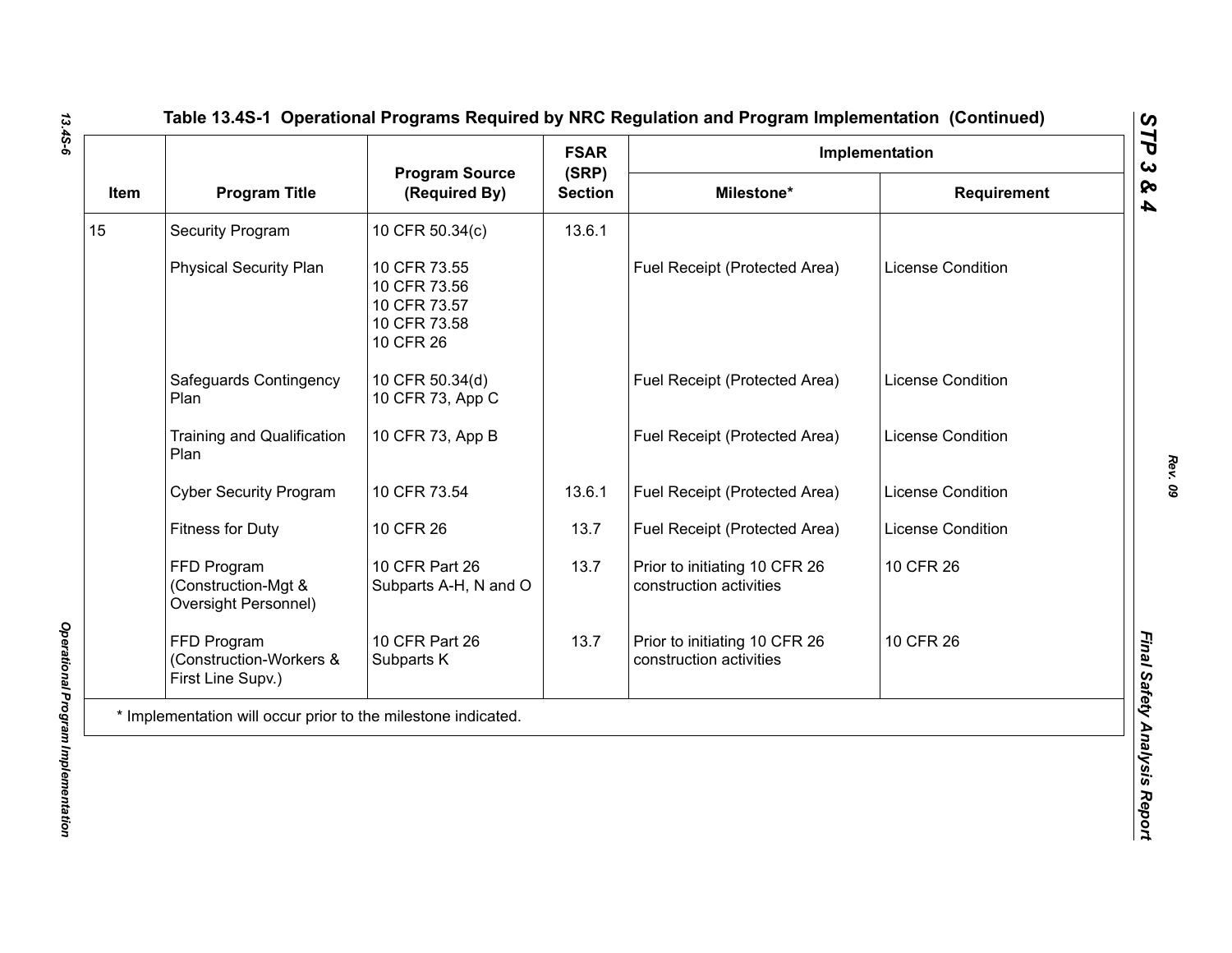| Item |                                                                                                                                                       |                                                                                  | <b>FSAR</b><br>(SRP)<br><b>Section</b> | Implementation                                                                                                                               |                    |
|------|-------------------------------------------------------------------------------------------------------------------------------------------------------|----------------------------------------------------------------------------------|----------------------------------------|----------------------------------------------------------------------------------------------------------------------------------------------|--------------------|
|      | <b>Program Title</b>                                                                                                                                  | <b>Program Source</b><br>(Required By)                                           |                                        | Milestone*                                                                                                                                   | <b>Requirement</b> |
|      | FFD Program for security<br>personnel                                                                                                                 | 10 CFR Part 26<br>Subparts A-H, N and O                                          | 13.7                                   | Prior to initiating 10 CFR 26<br>construction activities                                                                                     | 10 CFR 26          |
|      |                                                                                                                                                       | 10 CFR Part 26                                                                   |                                        | Prior to the earlier of:                                                                                                                     |                    |
|      |                                                                                                                                                       | Subparts A-I, N and O                                                            |                                        | (a) Receipt of SNM in the form of<br>fuel assemblies                                                                                         |                    |
|      |                                                                                                                                                       |                                                                                  |                                        | (b) Establishment of a protected<br>area, or                                                                                                 |                    |
|      |                                                                                                                                                       |                                                                                  |                                        | $(c)$ 10 CFR 103 $(g)$ finding                                                                                                               |                    |
|      | FFD Program for FFD<br>Program personnel                                                                                                              | 10 CFR Part 26<br>Subparts A, B, D-H, N,<br>O and C per licensee's<br>discretion | 13.7                                   | Prior to initiating 10 CFR 26<br>construction activities                                                                                     | 10 CFR 26          |
|      | FFD Program                                                                                                                                           | 10 CFR Part 26<br>Subpart K                                                      | 13.7                                   | Prior to initiating 10 CFR 26<br>construction activities                                                                                     | 10 CFR 26          |
|      | FFD Program for persons<br>required to physically report<br>to the Technical Support<br>Center (TSC) or Emergency<br><b>Operations Facility (EOF)</b> | 10 CFR Part 26<br>Subparts A-I, N and O,<br>except for Parts 26.205-<br>209      |                                        | Prior to the conduct of the first<br>full-participation emergency<br>preparedness exercise under<br>10 CFR Part 50, App. E,<br>Section F.2.a | 10 CFR 26          |
|      | * Implementation will occur prior to the milestone indicated.                                                                                         |                                                                                  |                                        |                                                                                                                                              |                    |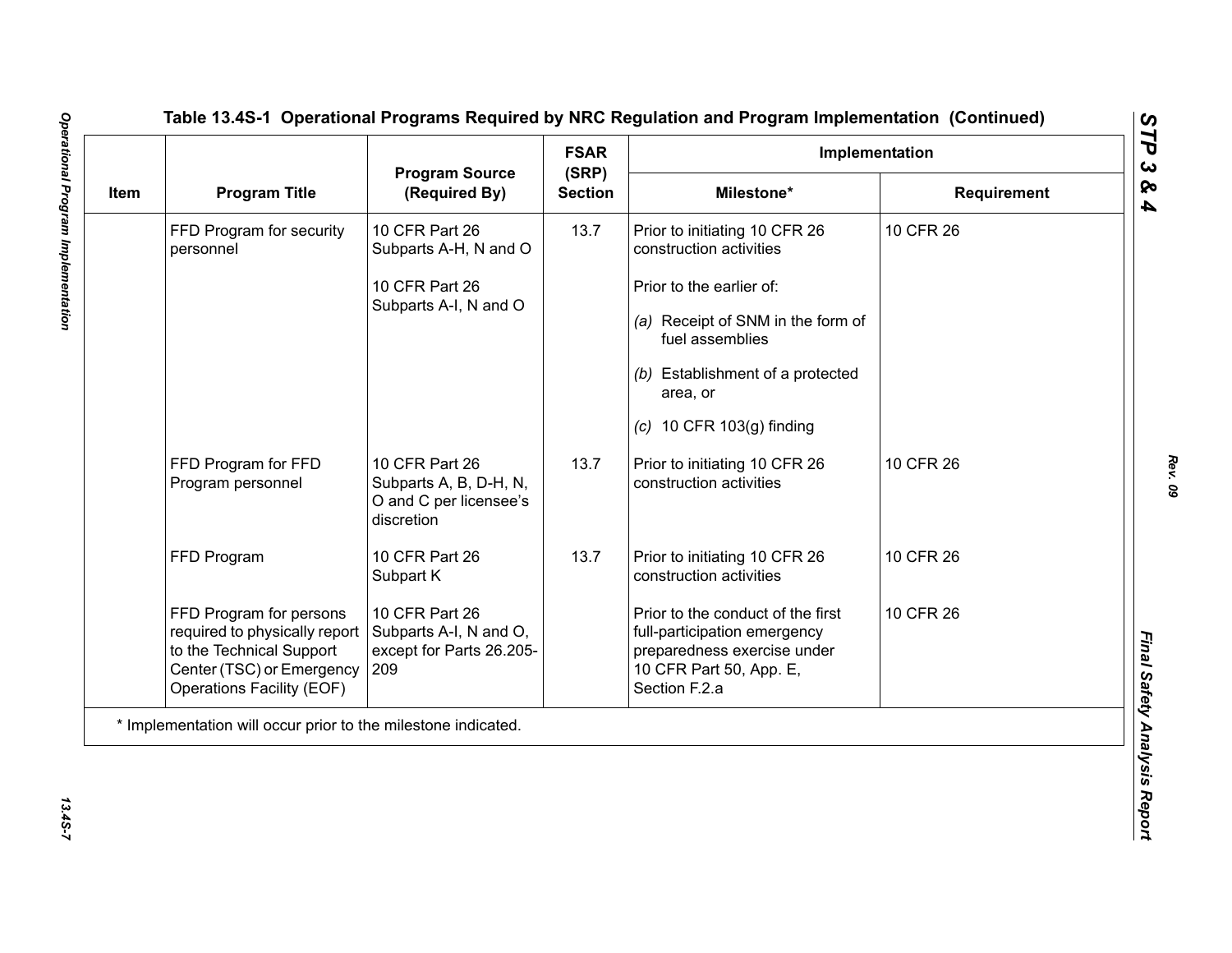|             |                                               |                                                                                                                                           | <b>FSAR</b>             | Implementation                                                                                                                                           |                          |
|-------------|-----------------------------------------------|-------------------------------------------------------------------------------------------------------------------------------------------|-------------------------|----------------------------------------------------------------------------------------------------------------------------------------------------------|--------------------------|
| <b>Item</b> | <b>Program Title</b>                          | <b>Program Source</b><br>(Required By)                                                                                                    | (SRP)<br><b>Section</b> | Milestone*                                                                                                                                               | <b>Requirement</b>       |
|             | FFD Program for<br>operation                  | 10 CFR Part 26<br>Subparts A-I, N and O,<br>except for individuals<br>listed in Part 26.4(b)<br>who are not subject to<br>Part 26.205-209 |                         | Prior to the earlier of:<br>(a) Establishment of a protected<br>area, or<br>(b) 10 CFR 52.103(g) finding                                                 | 10 CFR 26                |
| 16          | <b>Quality Assurance Program</b><br>Operation | 10 CFR 50.54(a)<br>10 CFR 50, App A<br>(GDC 1)<br>10 CFR 50, App B                                                                        | 17.5S                   | 30 days prior to scheduled date for<br>initial fuel load                                                                                                 | 10 CFR 50.54(a)(1)       |
| 17          | Maintenance Rule                              | 10 CFR 50.65                                                                                                                              | 17.6S                   | Fuel load authorization per<br>10 CFR 52.103(g)                                                                                                          | 10 CFR 50.65(a)(1)       |
| 18          | Motor-Operated Valve<br><b>Testing</b>        | 10 CFR 50.55a(b)(3)(ii)                                                                                                                   | 3.9.6                   | <b>Fuel Load</b>                                                                                                                                         | <b>License Condition</b> |
| 19          | Initial Test Program                          | 10 CFR 50.34<br>10 CFR 52.79(a)(28)                                                                                                       | 14.2S                   | First construction test<br>(Construction Test Program)<br>First preoperational test<br>(Preoperational Test Program)<br>Fuel load (Startup Test Program) | <b>License Condition</b> |
| 20          | Suppression Pool<br><b>Cleanliness</b>        | 10 CFR 50.46                                                                                                                              | 6.2.1.7                 | Prior to Startup Program                                                                                                                                 | <b>License Condition</b> |